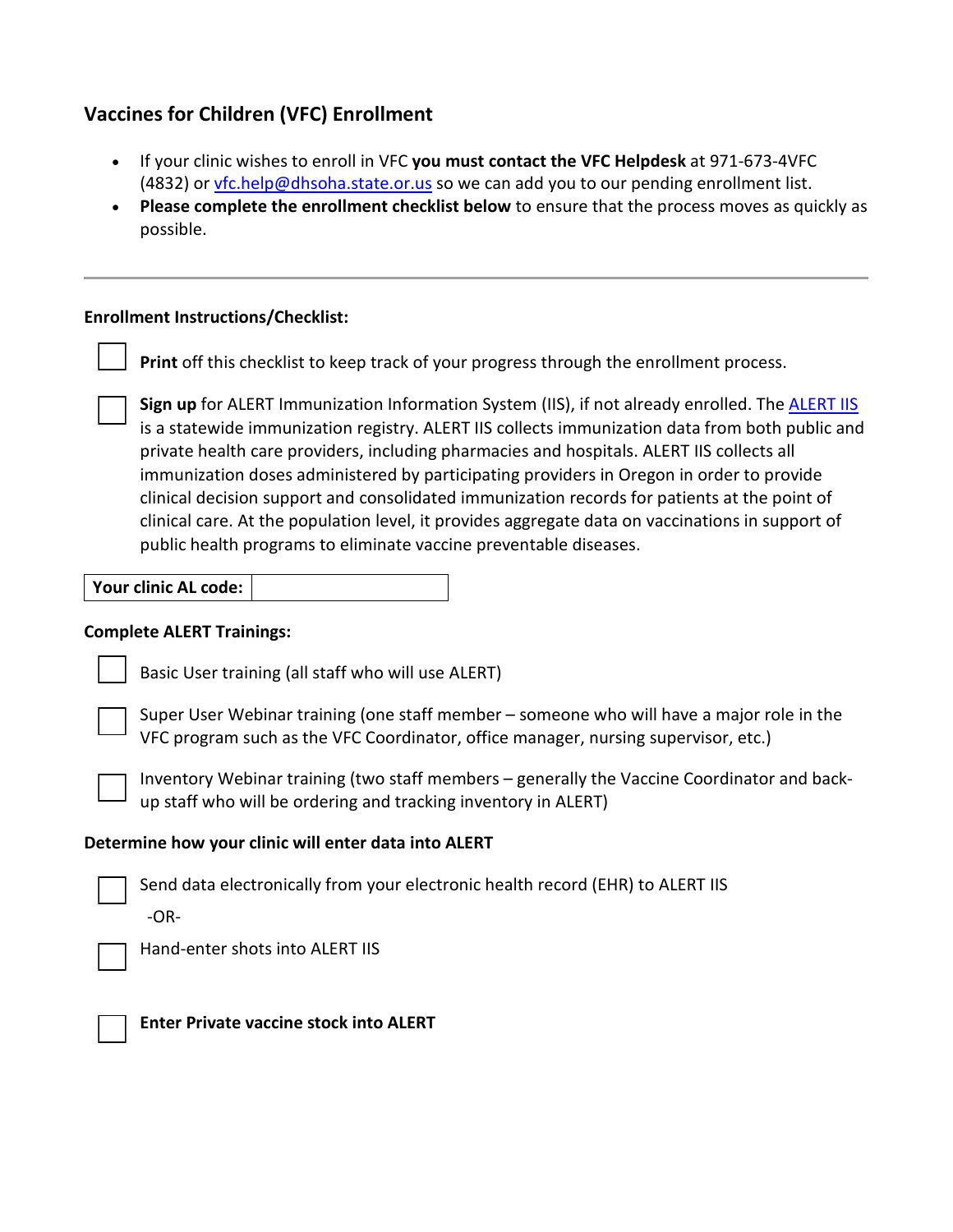# **Is your clinic a Federally Qualified Health Center (FQHC) or Rural Health Clinic (RHC)?**

| No<br>Yes - FQHC | $Yes - RHC$ |
|------------------|-------------|
|------------------|-------------|

#### **Assign the following VFC roles:**

**Responsible Provider**: The person responsible for the clinic's overall compliance with VFC Program requirements. This is usually the clinic's physician-in-chief or the clinic's medical director or administrator.

**Vaccine Coordinator**: A designated, on-site, and fully trained staff person responsible for all vaccine management activities within the practice: ordering vaccine, reconciling vaccine inventory, tracking borrowed and wasted or expired doses, etc.

**Back-up Vaccine Coordinator**: A designated, on-site, and fully trained staff member with the knowledge and skills to be responsible for all vaccine management activities within the practice. This person acts as support to the Vaccine Coordinator and manages VFC when the primary coordinator is unavailable.

|                                       | Name | Email Address |
|---------------------------------------|------|---------------|
| Responsible<br>Provider               |      |               |
| Vaccine<br>Coordinator                |      |               |
| <b>Back-up Vaccine</b><br>Coordinator |      |               |



**Complete a Provider Agreement.** Contact [vfc.help@dhsoha.state.or.us](mailto:vfc.help@dhsoha.state.or.us) if you are not sure which form to fill out

- o **[Private Provider Agreement](https://www.oregon.gov/oha/PH/PREVENTIONWELLNESS/VACCINESIMMUNIZATION/IMMUNIZATIONPROVIDERRESOURCES/VFC/Documents/VFCPrivProvAgrmnt.pdf)**
- o **[Public Provider Agreement](https://www.oregon.gov/oha/PH/PREVENTIONWELLNESS/VACCINESIMMUNIZATION/IMMUNIZATIONPROVIDERRESOURCES/VFC/Documents/VFCPubProvAgrmnt.pdf)**

Review the [Refrigerator and Freezer Guide](https://www.oregon.gov/oha/PH/PREVENTIONWELLNESS/VACCINESIMMUNIZATION/IMMUNIZATIONPROVIDERRESOURCES/VFC/Documents/VFCfridgefreezerguide.pdf) and **Pa** [Thermometer Guide](https://www.oregon.gov/oha/PH/PREVENTIONWELLNESS/VACCINESIMMUNIZATION/IMMUNIZATIONPROVIDERRESOURCES/VFC/Documents/VFCthermguide.pdf) to determine that your clinic's equipment is in full compliance with VFC requirements.

**Download** continuous tracking temperatures each week and record minimum and maximum temperatures at the start of each clinic day[. Sample temperature logs](https://www.oregon.gov/oha/PH/PREVENTIONWELLNESS/VACCINESIMMUNIZATION/IMMUNIZATIONPROVIDERRESOURCES/Pages/provresources.aspx)